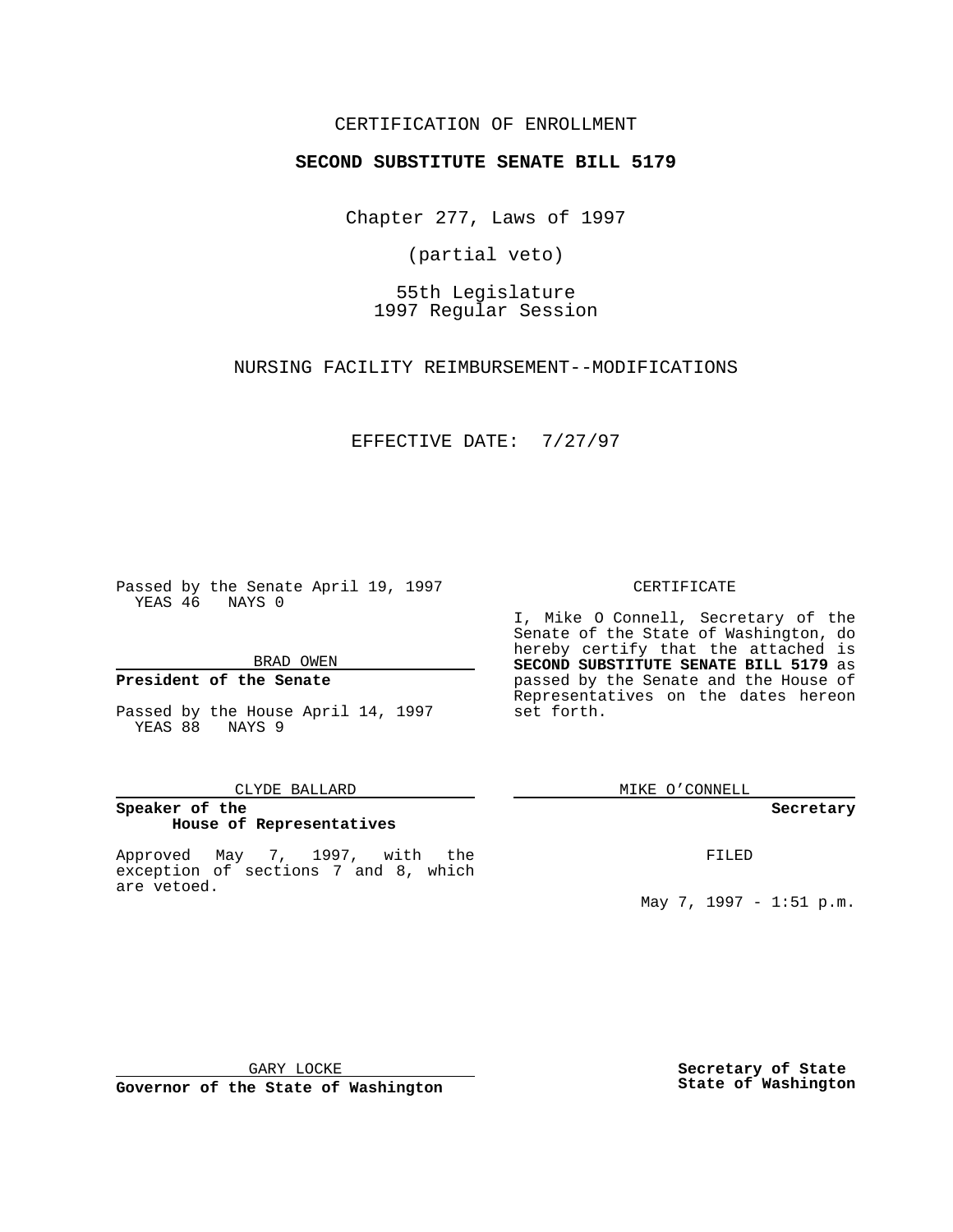# **SECOND SUBSTITUTE SENATE BILL 5179** \_\_\_\_\_\_\_\_\_\_\_\_\_\_\_\_\_\_\_\_\_\_\_\_\_\_\_\_\_\_\_\_\_\_\_\_\_\_\_\_\_\_\_\_\_\_\_

\_\_\_\_\_\_\_\_\_\_\_\_\_\_\_\_\_\_\_\_\_\_\_\_\_\_\_\_\_\_\_\_\_\_\_\_\_\_\_\_\_\_\_\_\_\_\_

## AS AMENDED BY THE HOUSE

Passed Legislature - 1997 Regular Session

### **State of Washington 55th Legislature 1997 Regular Session**

**By** Senate Committee on Ways & Means (originally sponsored by Senators Deccio, Prentice and Wood)

Read first time 03/10/97.

 AN ACT Relating to nursing facility reimbursement; amending RCW 74.46.360, 74.46.370, 74.46.430, 74.46.465, 74.46.510, and 74.46.530; and adding new sections to chapter 74.46 RCW.

BE IT ENACTED BY THE LEGISLATURE OF THE STATE OF WASHINGTON:

 **Sec. 1.** RCW 74.46.360 and 1991 sp.s. c 8 s 18 are each amended to read as follows:

 (1) For all partial or whole rate periods after December 31, 1984, the cost basis of land and depreciation base of depreciable assets shall be the historical cost of the contractor or lessor, when the assets are leased by the contractor, in acquiring the asset in an arm's-length transaction and preparing it for use, less goodwill, and less accumulated depreciation, if applicable, which has been incurred during periods that the assets have been used in or as a facility by any contractor, such accumulated depreciation to be measured in 15 accordance with subsections  $((2), (3),$  and))  $(4), (5),$  and  $(6)$  of this section and RCW 74.46.350 and 74.46.370. If the department challenges the historical cost of an asset, or if the contractor cannot or will not provide the historical costs, the department will have the department of general administration, through an appraisal procedure,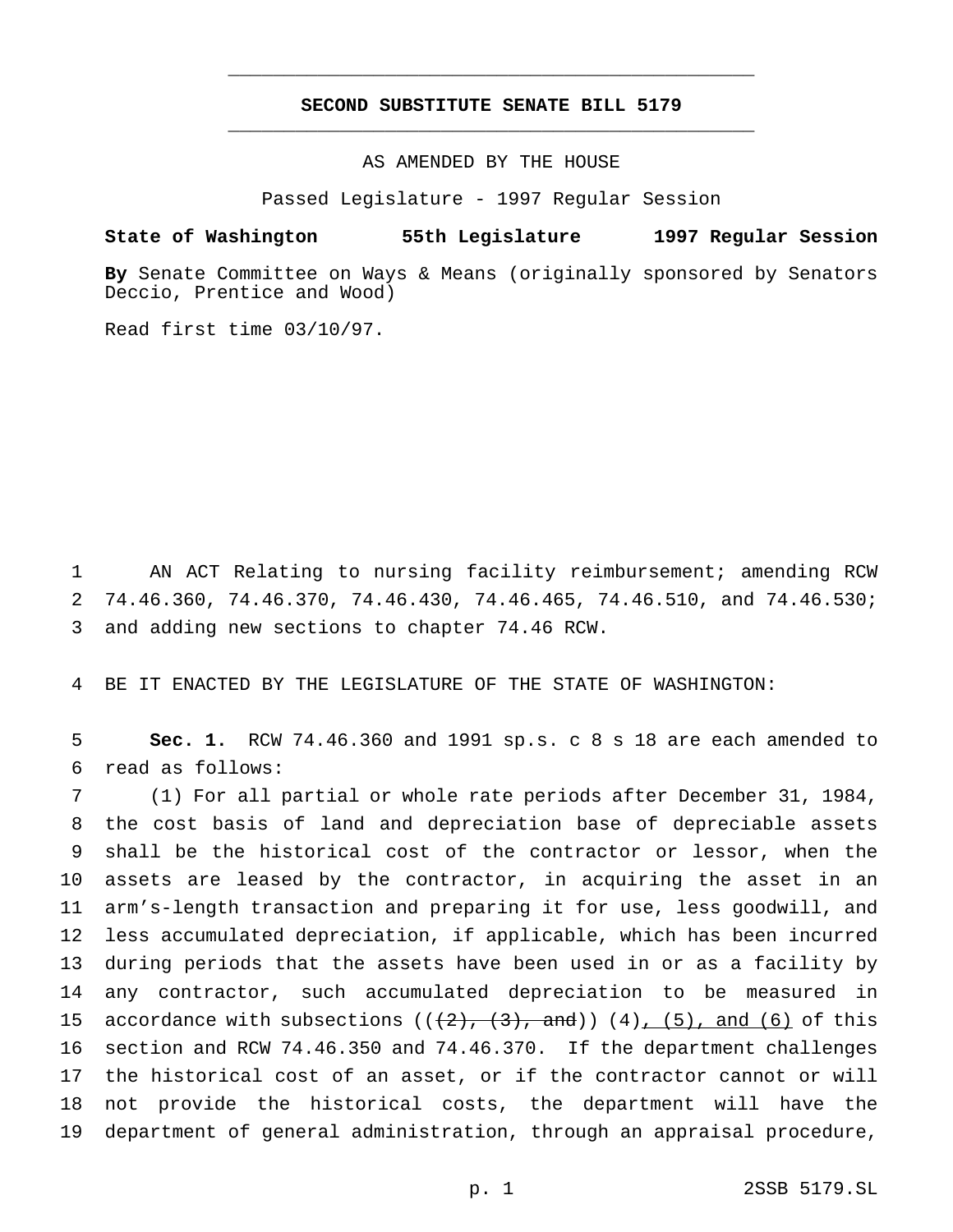determine the fair market value of the assets at the time of purchase. The cost basis of land and depreciation base of depreciable assets will not exceed such fair market value.

 (2) For new or replacement building construction or for substantial building additions requiring the acquisition of land and which commenced to operate on or after July 1, 1997, the department shall determine allowable land costs of the additional land acquired for the 8 replacement construction or building additions to be the lesser of:

9 (a) The contractor's or lessor's actual cost per square foot; or 10 (b) The square foot land value as established by an appraisal that meets the latest publication of the Uniform Standards of Professional Appraisal Practice (USPAP) and the financial institutions reform, 13 recovery, and enhancement act (FIRREA).

 (3) Subject to the provisions of subsection (2) of this section, 15 if, in the course of financing a project, an arm's-length lender has ordered a Uniform Standards of Professional Appraisal Practice 17 appraisal on the land that meets financial institutions reform, recovery, and enhancement act standards and the arm's-length lender has 19 accepted the ordered appraisal, the department shall accept the appraisal value as allowable land costs for calculation of payment.

 If the contractor or lessor is unable or unwilling to provide or cause to be provided to the department, or the department is unable to 23 obtain from the arm's-length lender, a lender-approved appraisal that meets the standards of the Uniform Standards of Professional Appraisal 25 Practice and financial institutions reform, recovery, and enhancement 26 act, the department shall order such an appraisal and accept the 27 appraisal as the allowable land costs. If the department orders the Uniform Standards of Professional Appraisal Practice and financial 29 institutions reform, recovery, and enhancement act appraisal, the contractor shall immediately reimburse the department for the costs incurred.

 (4) The historical cost of depreciable and nondepreciable donated assets, or of depreciable and nondepreciable assets received through testate or intestate distribution, shall be the lesser of:

(a) Fair market value at the date of donation or death; or

 (b) The historical cost base of the owner last contracting with the department, if any.

38  $((+3))$   $(5)$  Estimated salvage value of acquired, donated, or inherited assets shall be deducted from historical cost where the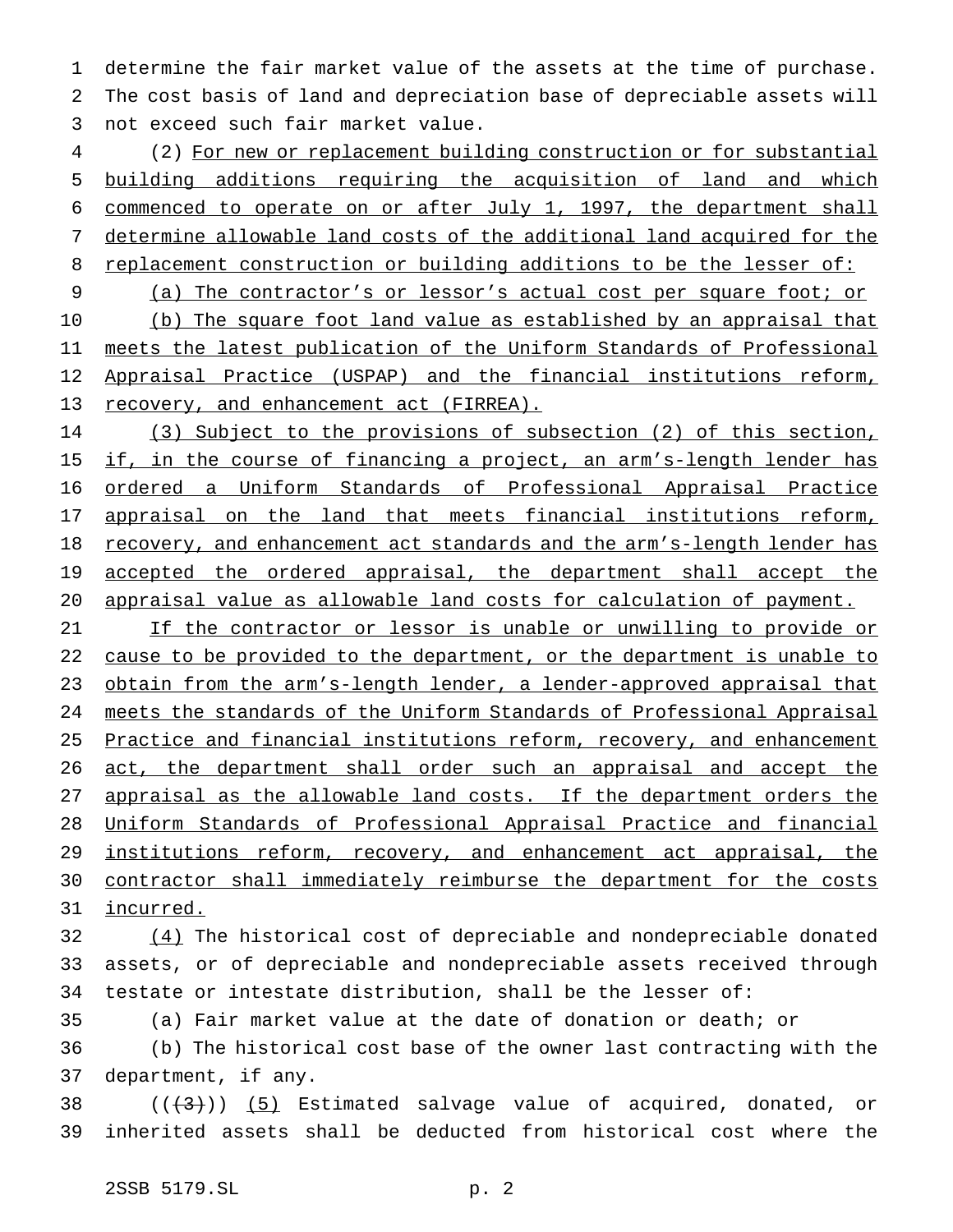straight-line or sum-of-the-years' digits method of depreciation is used.

  $((+4))$   $(6)$  (a) For facilities, other than those described under 4 subsection (2) of this section, operating prior to July 1, 1997, where land or depreciable assets are acquired that were used in the medical care program subsequent to January 1, 1980, the cost basis or depreciation base of the assets will not exceed the net book value which did exist or would have existed had the assets continued in use under the previous contract with the department; except that depreciation shall not be assumed to accumulate during periods when the assets were not in use in or as a facility.

 (b) The provisions of (a) of this subsection shall not apply to the most recent arm's-length acquisition if it occurs at least ten years after the ownership of the assets has been previously transferred in an arm's-length transaction nor to the first arm's-length acquisition that occurs after January 1, 1980, for facilities participating in the medical care program prior to January 1, 1980. The new cost basis or depreciation base for such acquisitions shall not exceed the fair market value of the assets as determined by the department of general administration through an appraisal procedure. A determination by the department of general administration of fair market value shall be final unless the procedure used to make such determination is shown to be arbitrary and capricious. For all partial or whole rate periods after July 17, 1984, this subsection is inoperative for any transfer of ownership of any asset, depreciable or nondepreciable, occurring on or after July 18, 1984, leaving (a) of this subsection to apply alone to such transfers: PROVIDED, HOWEVER, That this subsection shall apply to transfers of ownership of assets occurring prior to January 1, 1985, if the costs of such assets have never been reimbursed under medicaid cost reimbursement on an owner-operated basis or as a related-party lease: PROVIDED FURTHER, That for any contractor that can document in writing an enforceable agreement for the purchase of a nursing home dated prior to July 18, 1984, and submitted to the department prior to January 1, 1988, the cost basis of allowable land and the depreciation base of the nursing home, for rates established after July 18, 1984, shall not exceed the fair market value of the assets at the date of purchase as determined by the department of general administration through an appraisal procedure. For medicaid cost reimbursement purposes, an agreement to purchase a nursing home dated prior to July 18, 1984, is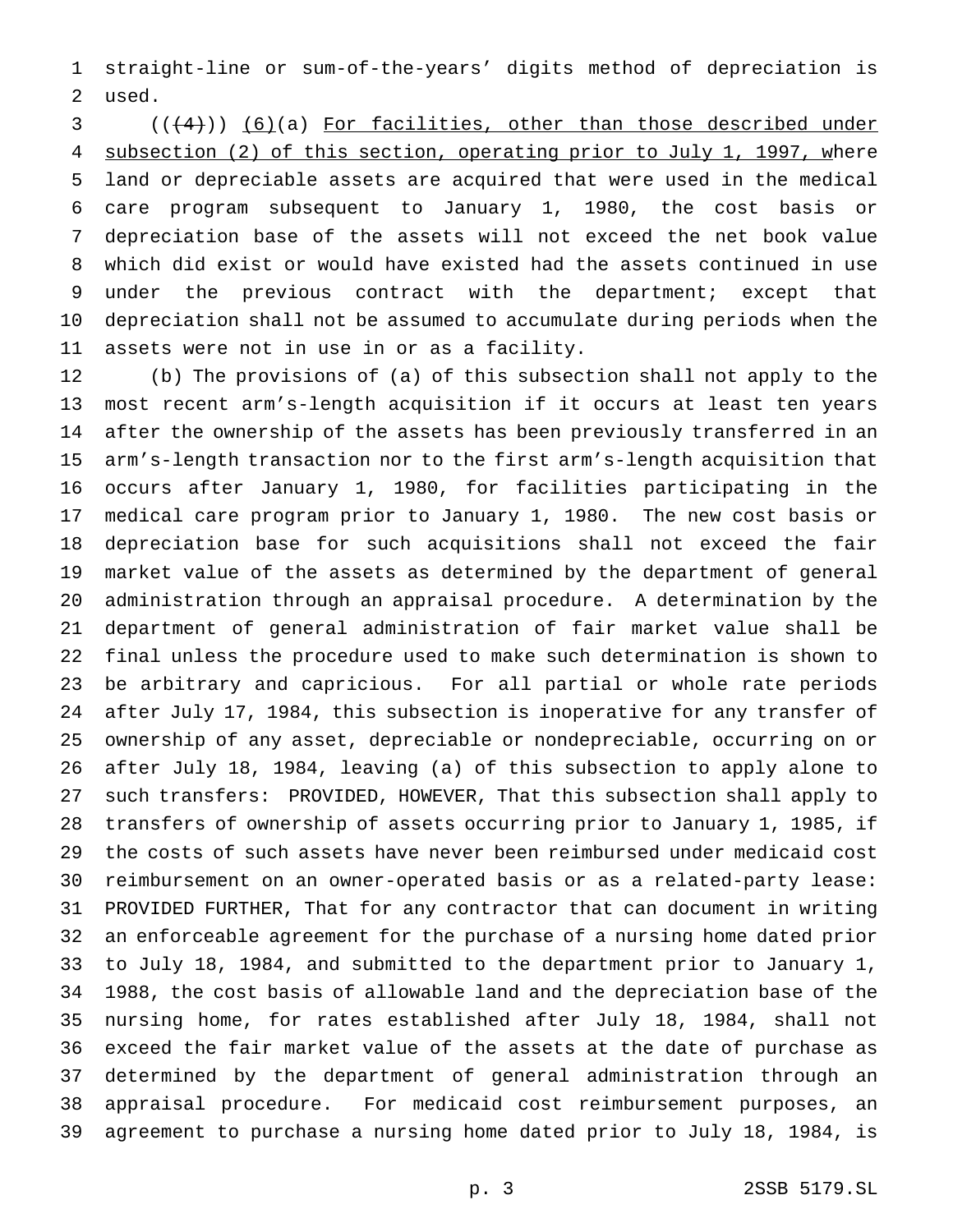enforceable, even though such agreement contains no legal description of the real property involved, notwithstanding the statute of frauds or any other provision of law.

 (c) In the case of land or depreciable assets leased by the same contractor since January 1, 1980, in an arm's-length lease, and purchased by the lessee/contractor, the lessee/contractor shall have the option:

 (i) To have the provisions of subsection (b) of this section apply to the purchase; or

 (ii) To have the reimbursement for property and return on investment continue to be calculated pursuant to the provisions contained in RCW 74.46.530(1) (e) and (f) based upon the provisions of the lease in existence on the date of the purchase, but only if the purchase date meets one of the following criteria:

 (A) The purchase date is after the lessor has declared bankruptcy or has defaulted in any loan or mortgage held against the leased property;

 (B) The purchase date is within one year of the lease expiration or renewal date contained in the lease;

 (C) The purchase date is after a rate setting for the facility in which the reimbursement rate set pursuant to this chapter no longer is equal to or greater than the actual cost of the lease; or

 (D) The purchase date is within one year of any purchase option in existence on January 1, 1988.

 (d) For all rate periods past or future where land or depreciable assets are acquired from a related organization, the contractor's cost basis and depreciation base shall not exceed the base the related organization had or would have had under a contract with the department.

 (e) Where the land or depreciable asset is a donation or distribution between related organizations, the cost basis or depreciation base shall be the lesser of (i) fair market value, less salvage value, or (ii) the cost basis or depreciation base the related organization had or would have had for the asset under a contract with the department.

 **Sec. 2.** RCW 74.46.370 and 1980 c 177 s 37 are each amended to read as follows: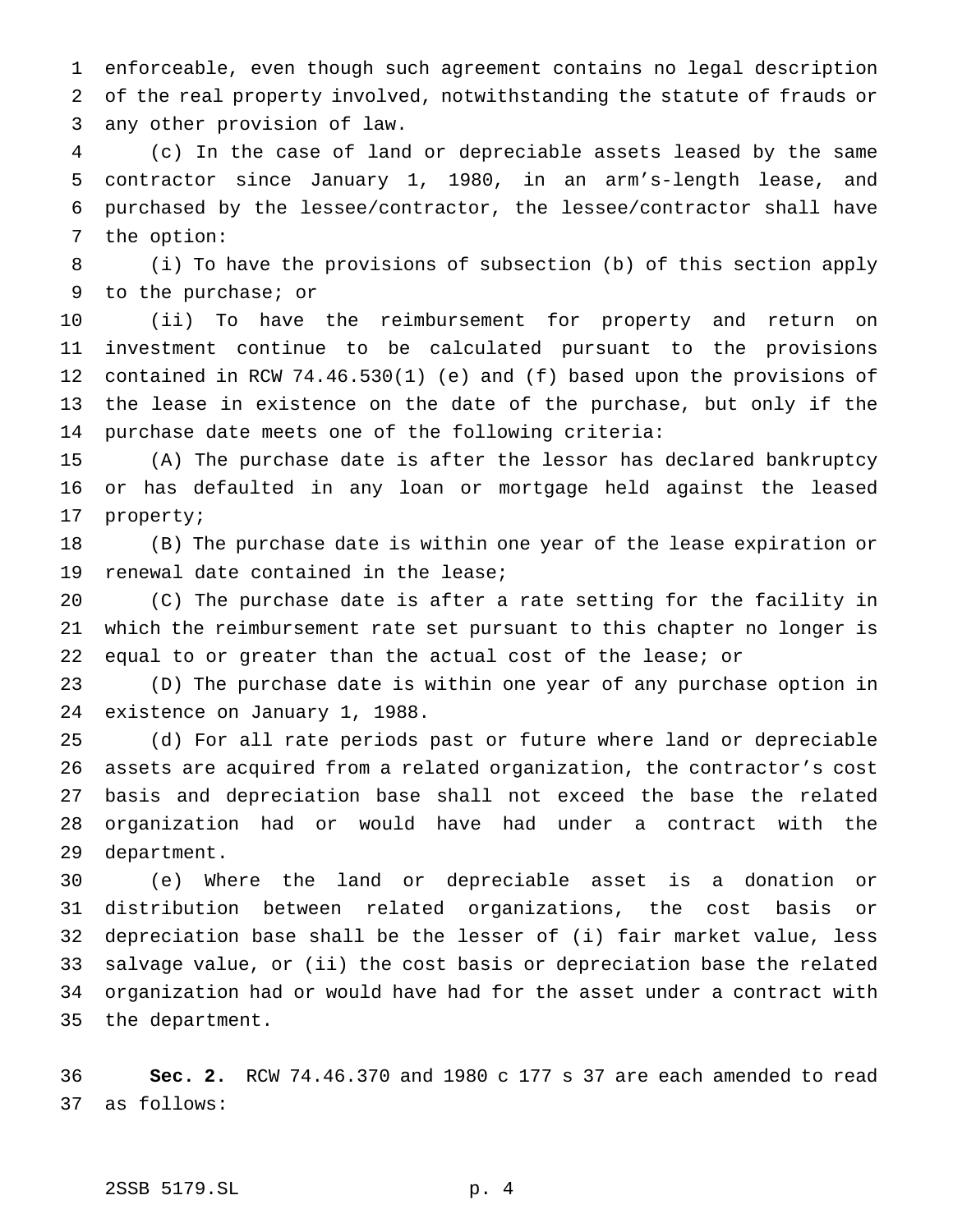(1) Except for new buildings, major remodels, and major repair projects, as defined in subsection (2) of this section, the contractor shall use lives which reflect the estimated actual useful life of the asset and which shall be no shorter than guideline lives as established 5 by the department. ((The shortest life which may be used for new 6 buildings is thirty years.)) Lives shall be measured from the date on which the assets were first used in the medical care program or from the date of the most recent arm's-length acquisition of the asset, 9 whichever is more recent. In cases where RCW  $74.46.360((\left(\frac{4}{3}\right))$  (6)(a) does apply, the shortest life that may be used for buildings is the remaining useful life under the prior contract. In all cases, lives shall be extended to reflect periods, if any, when assets were not used in or as a facility.

14 (2) Effective July 1, 1997, for asset acquisitions and new 15 facilities, major remodels, and major repair projects that begin operations on or after July 1, 1997, the department shall use the most current edition of Estimated Useful Lives of Depreciable Hospital Assets, or as it may be renamed, published by the American Hospital 19 Publishing, Inc., an American hospital association company, for determining the useful life of new buildings, major remodels, and major 21 repair projects, however, the shortest life that may be used for new buildings is thirty years. New buildings, major remodels, and major 23 repair projects include those projects that meet or exceed the expenditure minimum established by the department of health pursuant to chapter 70.38 RCW.

26 (3) Building improvements, other than major remodels and major 27 repairs, shall be depreciated over the remaining useful life of the building, as modified by the improvement.

29 ( $(\langle 4 \rangle)$ )  $(4)$  Improvements to leased property which are the responsibility of the contractor under the terms of the lease shall be depreciated over the useful life of the improvement.

32  $((+4))$  (5) A contractor may change the estimate of an asset's useful life to a longer life for purposes of depreciation.

 **Sec. 3.** RCW 74.46.430 and 1995 1st sp.s. c 18 s 100 are each amended to read as follows:

 (1) The department, as provided by this chapter, will determine prospective payment rates for services provided to medical care recipients. Each rate so determined shall represent the contractor's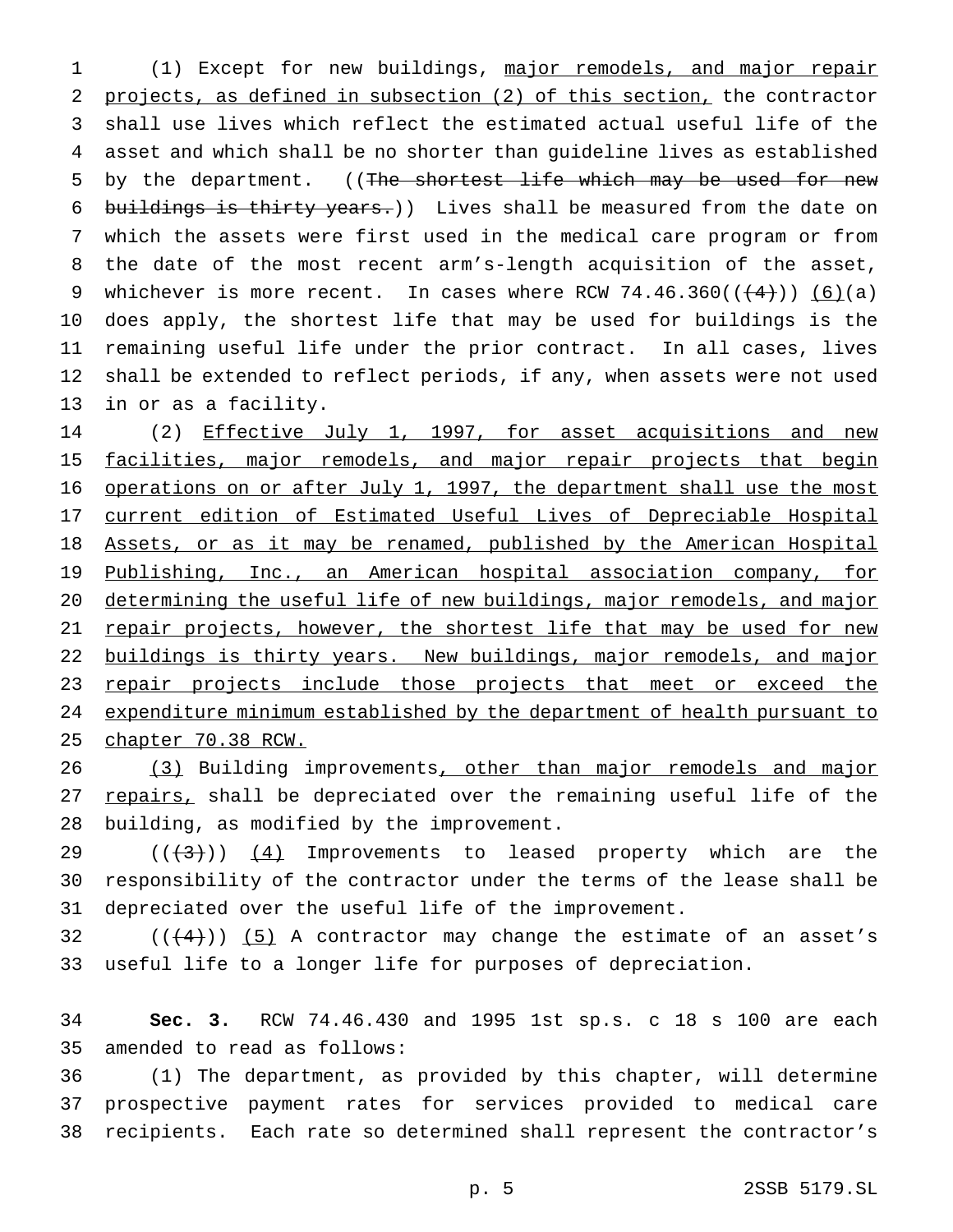maximum compensation within each cost center and for return on investment for each resident day for such medical care recipient.

 (2) The department may modify such maximum per resident day rates, consistent with this chapter, pursuant to the administrative appeals or exception procedure authorized by RCW 74.46.780.

 (3) For July 1, 1995, and all following rates, the maximum prospective component payment rates for the nursing services, food, administrative, operational, and property cost centers, and the return on investment (ROI) component rate for each nursing facility shall be established based upon a minimum licensed bed facility occupancy level of ninety percent, except for rate adjustments as provided for in RCW 74.46.460(6), and except for entirely new facilities that commenced operation between January 1, 1994, and June 30, 1994, and were impacted 14 by the ninety percent minimum occupancy factor, shall have their 15 nursing services, food, administrative, and operational component rates revised based upon a minimum licensed bed facility occupancy level of 17 eighty-five percent, effective May 1, 1997.

 (4) The minimum ninety percent facility occupancy shall be used to calculate individual rates, to calculate the median cost limits (MCLs) for the metropolitan statistical area (MSA) and nonmetropolitan statistical area (non-MSA) peer groups, and to array facilities by costs in calculating the variable return portion of the return on investment rate component (ROI).

 (5) All contractors shall be required to adjust and maintain wages for all employees to a minimum hourly wage of four dollars and seventy- six cents per hour beginning January 1, 1988, and five dollars and fifteen cents per hour beginning January 1, 1989.

 **Sec. 4.** RCW 74.46.465 and 1987 c 476 s 8 are each amended to read as follows:

 (1) The department, in consultation with interested parties, shall adopt rules to establish criteria the department will use in reviewing any request by a contractor for a prospective rate adjustment for a physical plant capital improvement. The rules shall also specify the time periods for submission and review of proposed physical plant capital improvements. In establishing the criteria, the department may consider, but is not limited to, the following:

 (a) The remaining functional life of the facility and the length of time since the facility's last significant improvement;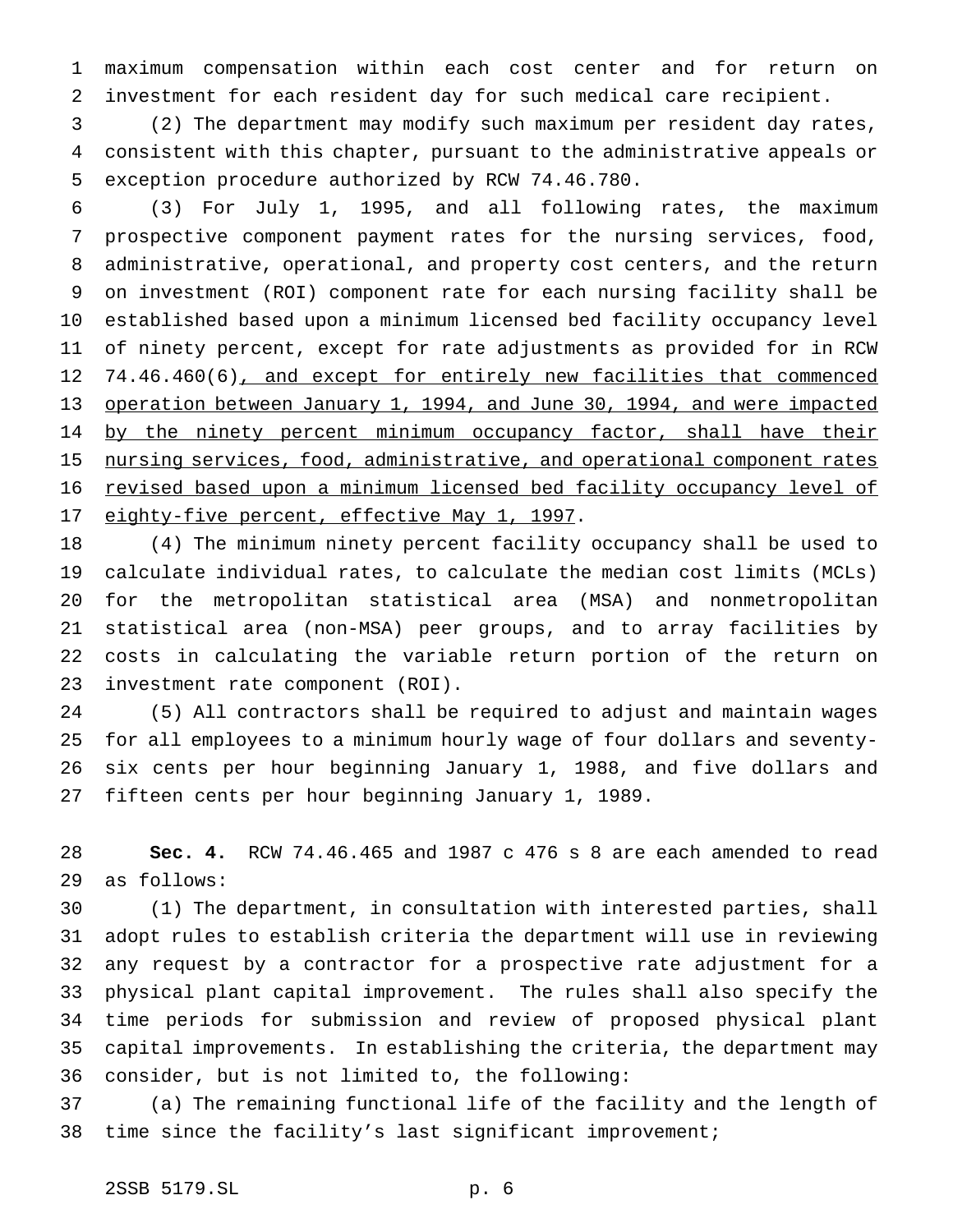(b) The amount and scope of renovation or remodel to the facility and whether the facility will be able to serve better the needs of its residents;

 (c) Whether the proposed improvement improves the quality of the living conditions of the residents;

 (d) Whether the proposed improvement might eliminate life safety, building code, or construction standard waivers;

(e) The percentage of public-pay residents in the facility.

 (2) If a contractor experiences an increase in property taxes 10 relating to construction qualifying under RCW 74.46.360(2), the 11 department shall adjust rates to cover state and county increases in 12 real estate taxes, effective the first day on which the increased tax 13 payment is due, related to construction qualifying for reimbursement under RCW 74.46.360(2).

 (3) Rate adjustments under this section may be provided only if funds are appropriated for this purpose.

 **Sec. 5.** RCW 74.46.510 and 1995 1st sp.s. c 18 s 108 are each amended to read as follows:

 (1) The property cost center rate for each facility shall be determined by dividing the sum of the reported allowable prior period actual depreciation, subject to RCW 74.46.310 through 74.46.380, adjusted for any capitalized additions or replacements approved by the department, and the retained savings from such cost center, as provided in RCW 74.46.180, by the greater of a facility's total resident days for the facility in the prior period or resident days as calculated on ninety or eighty-five percent facility occupancy as applicable. If a capitalized addition or retirement of an asset will result in a different licensed bed capacity during the ensuing period, the prior period total resident days used in computing the property cost center rate shall be adjusted to anticipated resident day level.

 (2) A nursing facility's property rate shall be rebased annually, effective July 1, in accordance with this section and this chapter.

 (3) When a certificate of need for a new facility is requested, the department, in reaching its decision, shall take into consideration per-bed land and building construction costs for the facility which shall not exceed a maximum to be established by the secretary.

 (4) For the purpose of calculating a nursing facility's property component rate, if a contractor elects to bank licensed beds or to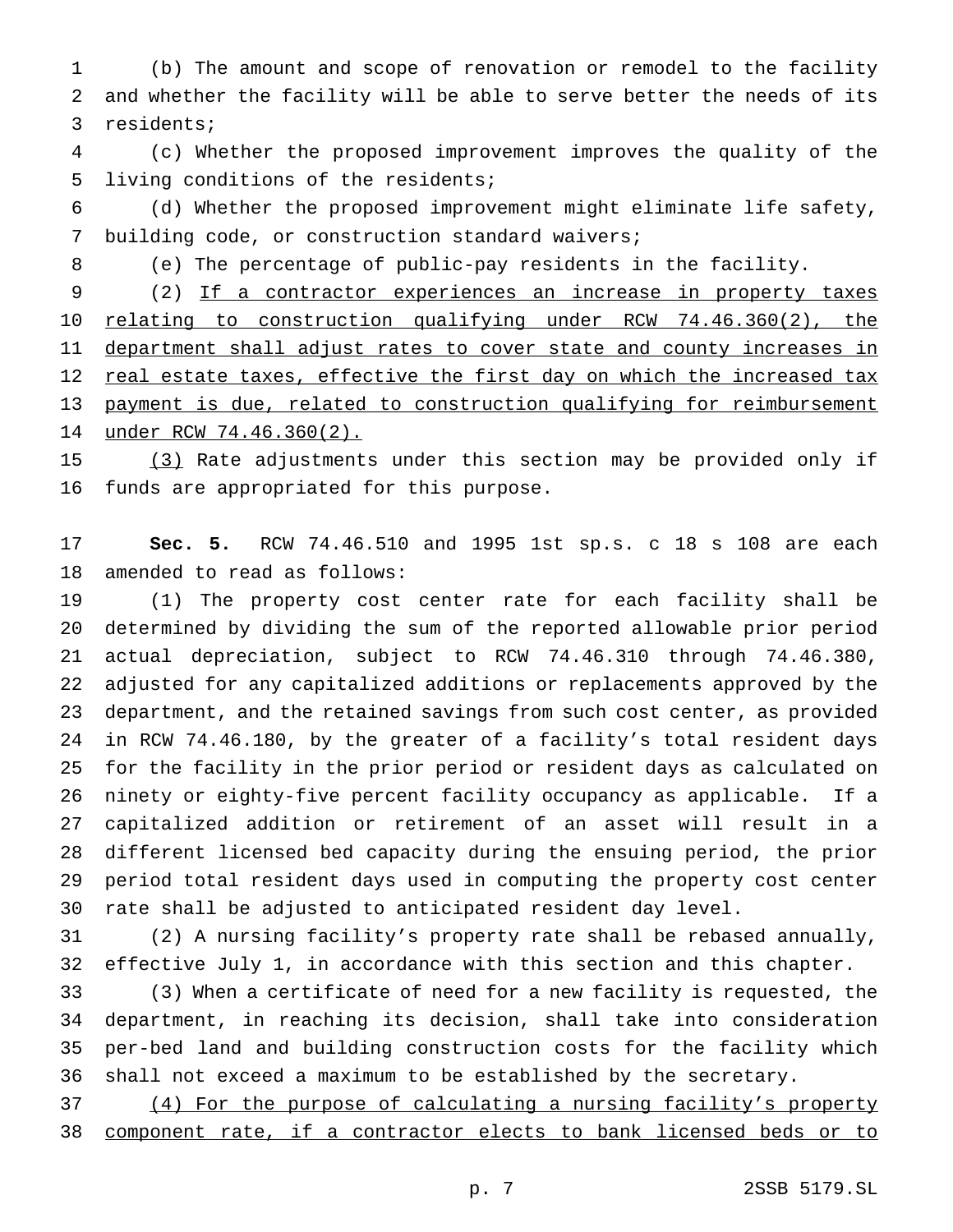convert banked beds to active service, pursuant to chapter 70.38 RCW, the department shall use the facility's anticipated resident occupancy 3 level subsequent to the decrease or increase in licensed bed capacity; 4 however, in no case shall the department use less than ninety percent occupancy of the facility's licensed bed capacity after banking or conversion.

 **Sec. 6.** RCW 74.46.530 and 1995 1st sp.s. c 18 s 109 are each amended to read as follows:

 (1) The department shall establish for each medicaid nursing facility a return on investment (ROI) rate composed of two parts: A financing allowance and a variable return allowance. The financing allowance part of a facility's return on investment component rate shall be rebased annually, effective July 1, in accordance with the provisions of this section and this chapter.

 (a) The financing allowance shall be determined by multiplying the net invested funds of each facility by .10, and dividing by the greater of a nursing facility's total resident days from the most recent cost report period or resident days calculated on ninety percent or eighty- five percent facility occupancy as applicable. If a capitalized addition or retirement of an asset will result in a different licensed bed capacity during the ensuing period, the prior period total resident days used in computing the financing and variable return allowances shall be adjusted to the anticipated resident day level.

 (b) In computing the portion of net invested funds representing the net book value of tangible fixed assets, the same assets, depreciation bases, lives, and methods referred to in RCW 74.46.330, 74.46.350, 27 74.46.360, 74.46.370, ((and)) 74.46.380, and section 8 of this act, including owned and leased assets, shall be utilized, except that the capitalized cost of land upon which the facility is located and such other contiguous land which is reasonable and necessary for use in the regular course of providing resident care shall also be included. Subject to provisions and limitations contained in this chapter, for land purchased by owners or lessors before July 18, 1984, capitalized cost of land shall be the buyer's capitalized cost. For all partial or whole rate periods after July 17, 1984, if the land is purchased after July 17, 1984, capitalized cost shall be that of the owner of record on 37 July 17, 1984, or buyer's capitalized cost, whichever is lower, except that section 8 of this act shall be applied if the nursing facility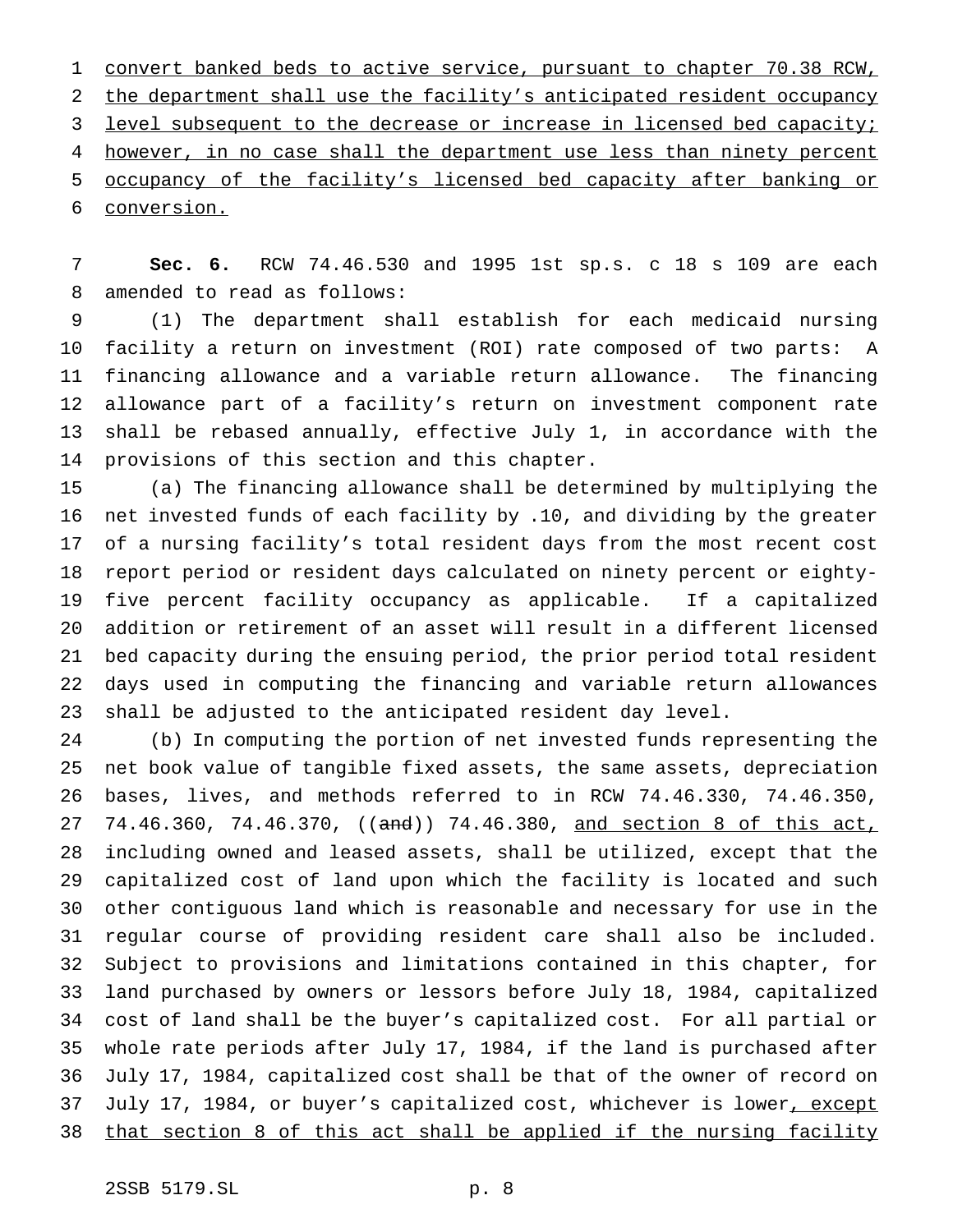1 meets all of the criteria specified therein. In the case of leased facilities where the net invested funds are unknown or the contractor is unable to provide necessary information to determine net invested funds, the secretary shall have the authority to determine an amount for net invested funds based on an appraisal conducted according to RCW 74.46.360(1).

(c) In determining the variable return allowance:

 (i) For July 1, 1995, rate setting only, the department, without utilizing peer groups, shall first rank all facilities in numerical order from highest to lowest according to their per resident day adjusted or audited, or both, allowable costs for nursing services, food, administrative, and operational costs combined for the 1994 calendar year cost report period.

 (ii) The department shall then compute the variable return allowance by multiplying the appropriate percentage amounts, which shall not be less than one percent and not greater than four percent, by the sum of the facility's nursing services, food, administrative, and operational rate components. The percentage amounts will be based on groupings of facilities according to the rankings prescribed in (i) of this subsection (1)(c). The percentages calculated and assigned will remain the same for the variable return allowance paid in all July 1, 1996, and July 1, 1997, rates as well. Those groups of facilities with lower per diem costs shall receive higher percentage amounts than those with higher per diem costs.

 (d) The sum of the financing allowance and the variable return allowance shall be the return on investment rate for each facility, and shall be added to the prospective rates of each contractor as determined in RCW 74.46.450 through 74.46.510.

 (e) In the case of a facility which was leased by the contractor as of January 1, 1980, in an arm's-length agreement, which continues to be leased under the same lease agreement, and for which the annualized lease payment, plus any interest and depreciation expenses associated with contractor-owned assets, for the period covered by the prospective rates, divided by the contractor's total resident days, minus the property cost center determined according to RCW 74.46.510, is more than the return on investment rate determined according to subsection (1)(d) of this section, the following shall apply:

 (i) The financing allowance shall be recomputed substituting the fair market value of the assets as of January 1, 1982, as determined by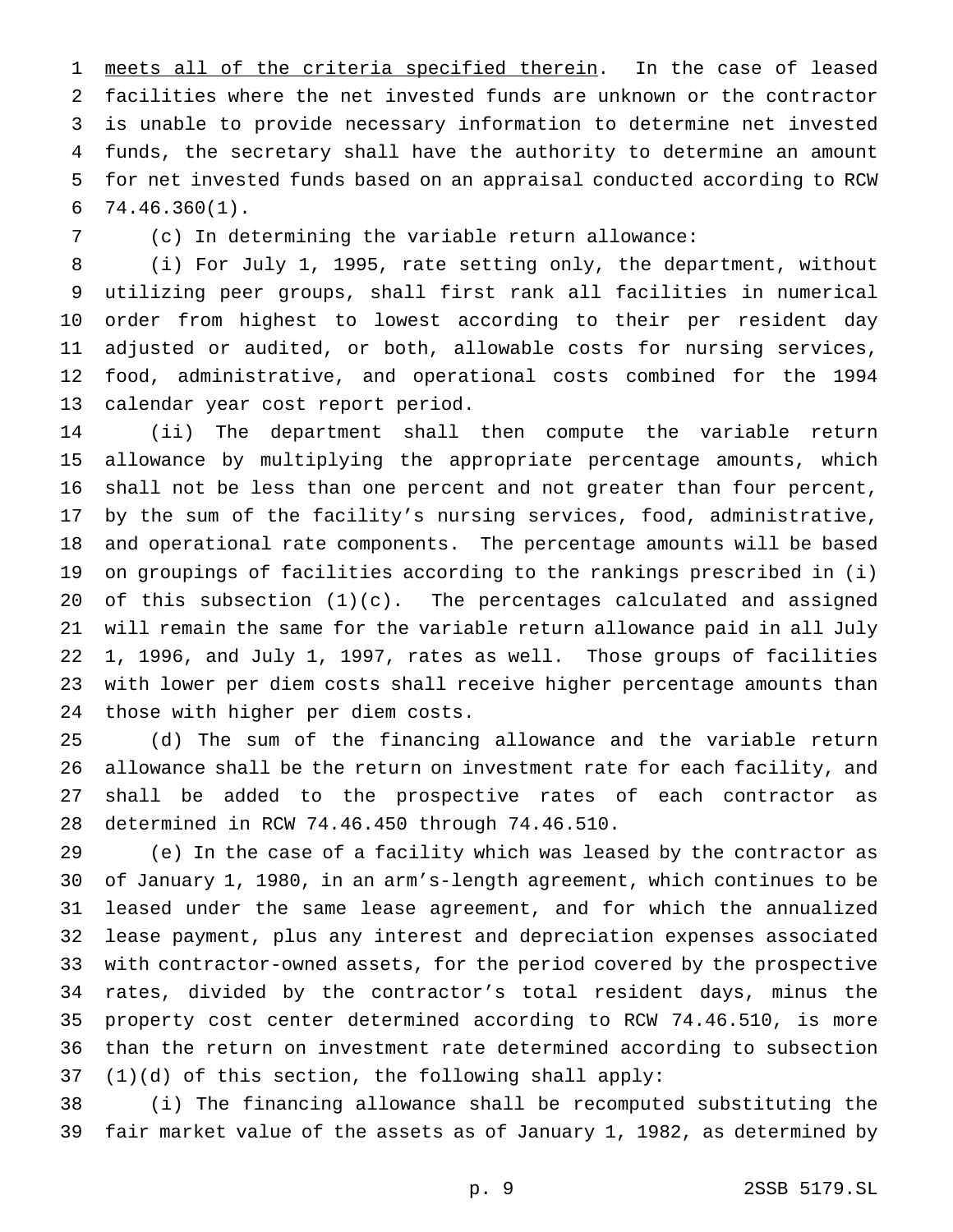the department of general administration through an appraisal procedure, less accumulated depreciation on the lessor's assets since January 1, 1982, for the net book value of the assets in determining net invested funds for the facility. A determination by the department of general administration of fair market value shall be final unless the procedure used to make such determination is shown to be arbitrary and capricious.

 (ii) The sum of the financing allowance computed under subsection (1)(e)(i) of this section and the variable allowance shall be compared to the annualized lease payment, plus any interest and depreciation associated with contractor-owned assets, for the period covered by the prospective rates, divided by the contractor's total resident days, minus the property cost center rate determined according to RCW 74.46.510. The lesser of the two amounts shall be called the alternate return on investment rate.

 (iii) The return on investment rate determined according to subsection (1)(d) of this section or the alternate return on investment rate, whichever is greater, shall be the return on investment rate for the facility and shall be added to the prospective rates of the contractor as determined in RCW 74.46.450 through 74.46.510.

 (f) In the case of a facility which was leased by the contractor as of January 1, 1980, in an arm's-length agreement, if the lease is renewed or extended pursuant to a provision of the lease, the treatment provided in subsection (1)(e) of this section shall be applied except that in the case of renewals or extensions made subsequent to April 1, 1985, reimbursement for the annualized lease payment shall be no greater than the reimbursement for the annualized lease payment for the last year prior to the renewal or extension of the lease.

29 (2) For the purpose of calculating a nursing facility's return on investment component rate, if a contractor elects to bank beds or to convert banked beds to active service, pursuant to chapter 70.38 RCW, 32 the department shall use the facility's anticipated resident occupancy 33 level subsequent to the decrease or increase in licensed bed capacity; 34 however, in no case shall the department use less than ninety percent 35 occupancy of the facility's licensed bed capacity after banking or conversion.

 (3) Each biennium, beginning in 1985, the secretary shall review the adequacy of return on investment rates in relation to anticipated requirements for maintaining, reducing, or expanding nursing care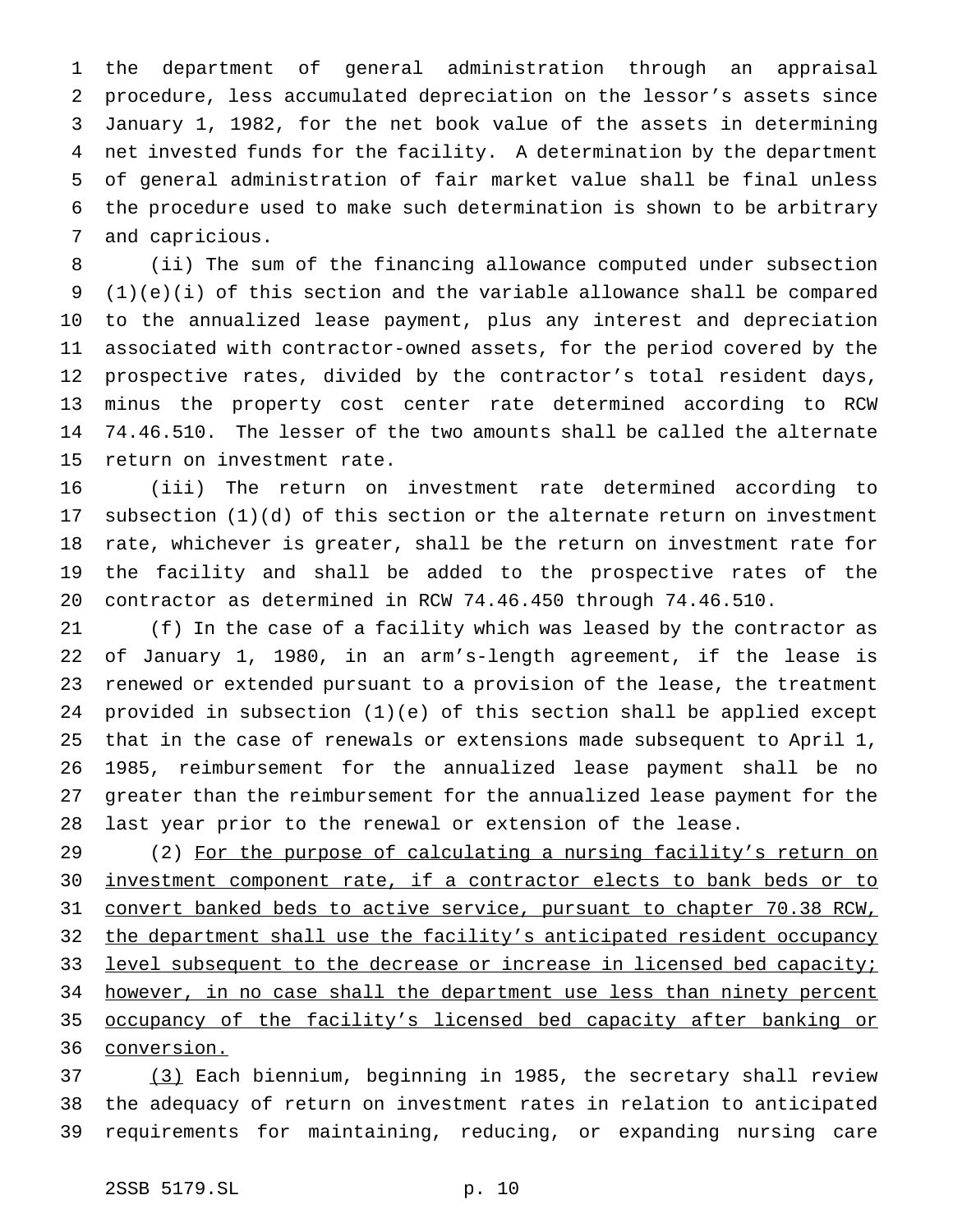capacity. The secretary shall report the results of such review to the legislature and make recommendations for adjustments in the return on investment rates utilized in this section, if appropriate.

4 \*NEW SECTION. Sec. 7. A new section is added to chapter 74.46 RCW to read as follows:

 (1) <sup>A</sup> prospective per resident day rate enhancement shall be provided annually, using state general funds, for nursing homes that meet the following conditions:

 (a) The nursing home entered into an arm's-length agreement for <sup>a</sup> facility lease prior to January 1, 1980;

 (b) The lessee purchased the leased nursing home after January 1, 1980; and

13 (c) The lessor defaulted on its loan or mortgage for the assets of the home after January 1, 1991, and prior to January 1, 1992.

 (2) The rate enhancement provided under this section is effective on July 1, 1997, and shall be calculated by multiplying the nursing home's July 1, 1996, total per resident day rate by four and eight-18 tenths percent. The enhancement rate established on July 1, 1997, 19 shall continue to be the rate enhancement amount paid for each 20 subsequent July 1 rate period.

 (3) Any rate enhancement granted pursuant to this section shall not 22 be subject to the settlement, audit, or rate-setting requirements contained in this chapter.

**\*Sec. 7 was vetoed. See message at end of chapter.**

25 \*NEW SECTION. Sec. 8. A new section is added to chapter 74.46 RCW to read as follows:

 (1)(a) Notwithstanding any provision to the contrary in this chapter, including RCW 74.46.360 and 74.46.410, for nursing facilities meeting the criteria in (b) of this subsection, the allowable cost of real and personal property assets shall be the lower of the actual cost to the purchaser or the amount allowed under the COBRA asset cost increase limitation for nursing facilities pursuant to <sup>42</sup> C.F.R.  $447.253$  (d)(2); however, if federally permitted, the department shall use the consumer price index for all urban consumers (CPI-U) (United States city average).

36 (b) Subsection (1)(a) of this section is applicable only to nursing facilities which satisfy all of the following criteria: (i) The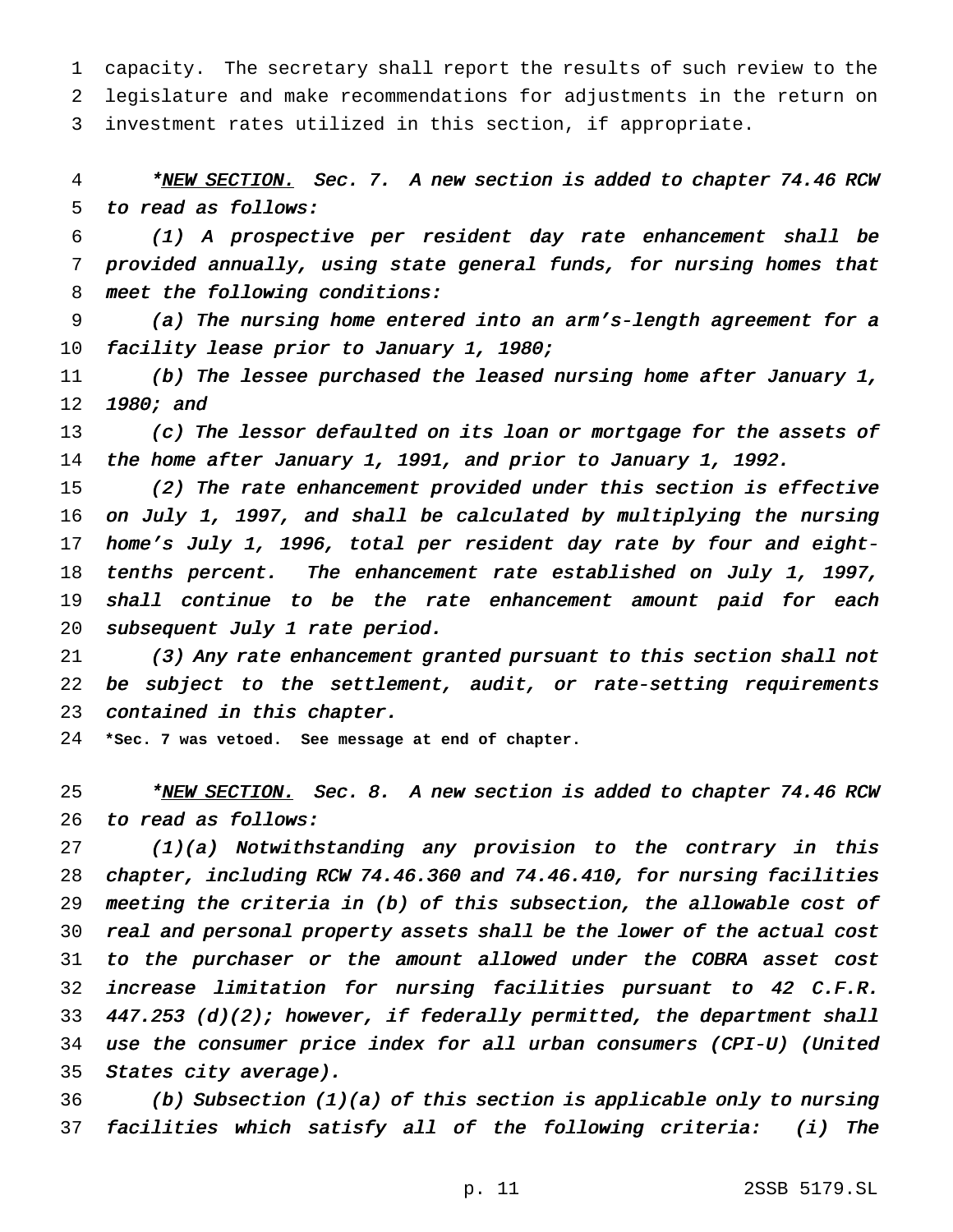original facility and any major renovations or remodeling, exceeding the expenditure minimum established by the department of health pursuant to chapter 70.38 RCW, is at least twenty years old on January 1, 1997; (ii) the facility has <sup>a</sup> licensed bed capacity of one hundred sixty beds or greater on January 1, 1997; (iii) the facility's licensee voluntarily banked licensed nursing facility beds during <sup>1995</sup> and 1996, pursuant to chapter 70.38 RCW; (iv) the contractor has been the lessee for <sup>a</sup> period of ten or more consecutive years by January 1, 1997; and (v) the contractor lessee enters into <sup>a</sup> duly executed purchase agreement with the arm's-length lessor after January 1, 1997, but prior to January 1, 1998.

 (2) The rate adjustment provided in subsection (1) of this section shall be effective upon the completion of the nursing facility's renovation project and only if the costs exceed four million dollars. **\*Sec. 8 was vetoed. See message at end of chapter.**

> Passed the Senate April 19, 1997. Passed the House April 14, 1997. Approved by the Governor May 7, 1997, with the exception of certain items that were vetoed. Filed in Office of Secretary of State May 7, 1997.

Note: Governor's explanation of partial veto is as follows:

 "I am returning herewith, without my approval as to sections 7 and 8, Second Substitute Senate Bill No. 5179 entitled:

"AN ACT Relating to nursing facility reimbursement;"

 Second Substitute Senate Bill No. 5179 seeks to address concerns of owners of state nursing facilities by making corrections to the nursing facility reimbursement system. The legislature has passed this bill to ease the way for owners of nursing homes to make repairs and other improvements to their facilities, for the benefit of those who reside in those homes.

 There are, however, two sections of this bill that have special provisions for two particular homes, for which there are no extenuating circumstances. Sections 7 and 8 both apply very narrow criteria to grant rate enhancements to selected facilities above the rate they would normally receive through the payment system.

 Special treatment within the state's rate structure could invite legal challenges from homes that do not benefit from this bill. These provisions also invite increased federal scrutiny of the state Medicaid plan, and could possibly jeopardize approval of the plan. Federal law requires that the state reimbursement system must ensure that payments are reasonable and adequate to meet the costs incurred by efficiently and economically operated facilities. It would be difficult to argue that the state's payment system complies with this requirement if the law has special provisions for selected nursing homes, without extenuating circumstances.